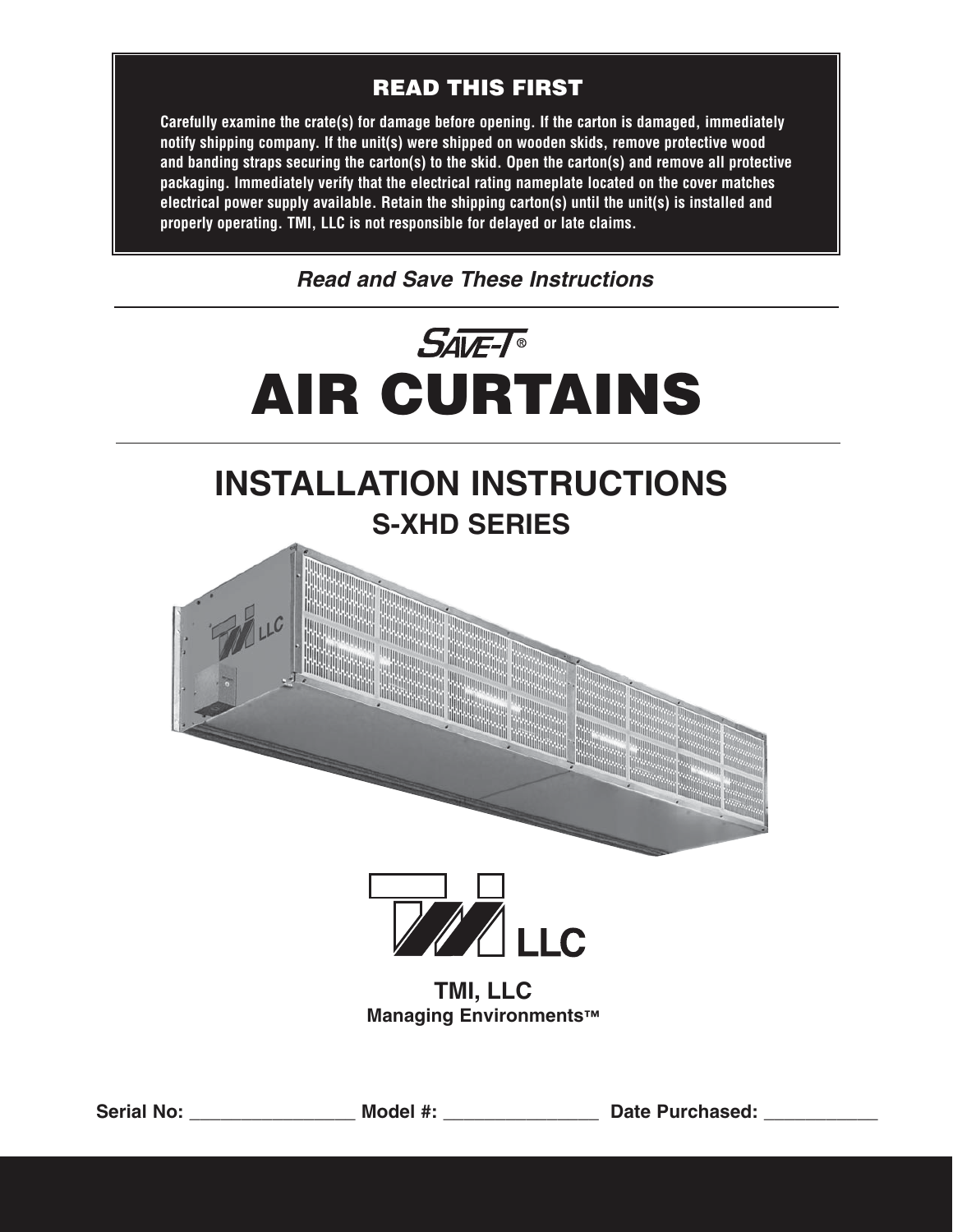### **Warning**

#### **To Reduce the Risk of Fire, Electrical Shock, or Injury, Observe the Following:**

- Use this unit only in the manner intended by the manufacturer. If you have any questions, contact the manufacturer.
- Before servicing or cleaning unit, switch power off at the service panel and lock the service disconnecting means to prevent power from being switched on accidentally. When the service disconnecting means cannot be locked, securely fasten a prominent warning device, such as a tag, to the service panel.
- Installation work and electrical wiring must be done by qualified person(s) in accordance with all applicable codes and standards, including fire-rated construction. Units must be field wired in accordance with all local National Electric Codes, including wire size and materials. Units can accept 1/2" conduit by punching out the knockouts on top or either side of unit. Wires from conduit are to be run to junction box inside of unit.
- Sufficient air is needed for proper combustion and exhausting of gases through the flue (chimney) of fuel burning equipment to prevent back drafting. Follow the heating equipment manufacturer's guideline and safety standards such as those published by the National Fire Protection Association (NFPA), and the American Society for Heating, Refrigeration and Air Conditioning Engineers (ASHRAE), and local code authorities.
- When cutting or drilling into wall or ceiling, do not damage electrical wiring and other hidden utilities. Do not operate this fan with any solid state speed control device.

## **Uncrating and Unpacking**

#### **Please read the "READ THIS FIRST" note on the front cover of this manual before proceeding. 1**

Carefully remove as much of the crate as possible so the 6 lag screws are exposed. Remove the screws. (**See Fig. 1**) Now the unit is ready for installation.

#### **IMPORTANT NOTE**

If the air curtain(s) was ordered with optional electrical components and accessories (door switch, control panels, mounting brackets, etc), the accessories may be found in the crate containing the air curtain or in an additional crate or box. Check all of the crates and boxes before disposing



**<sup>2</sup> <sup>3</sup>**

**Fig. 1**

**4**

**5 6**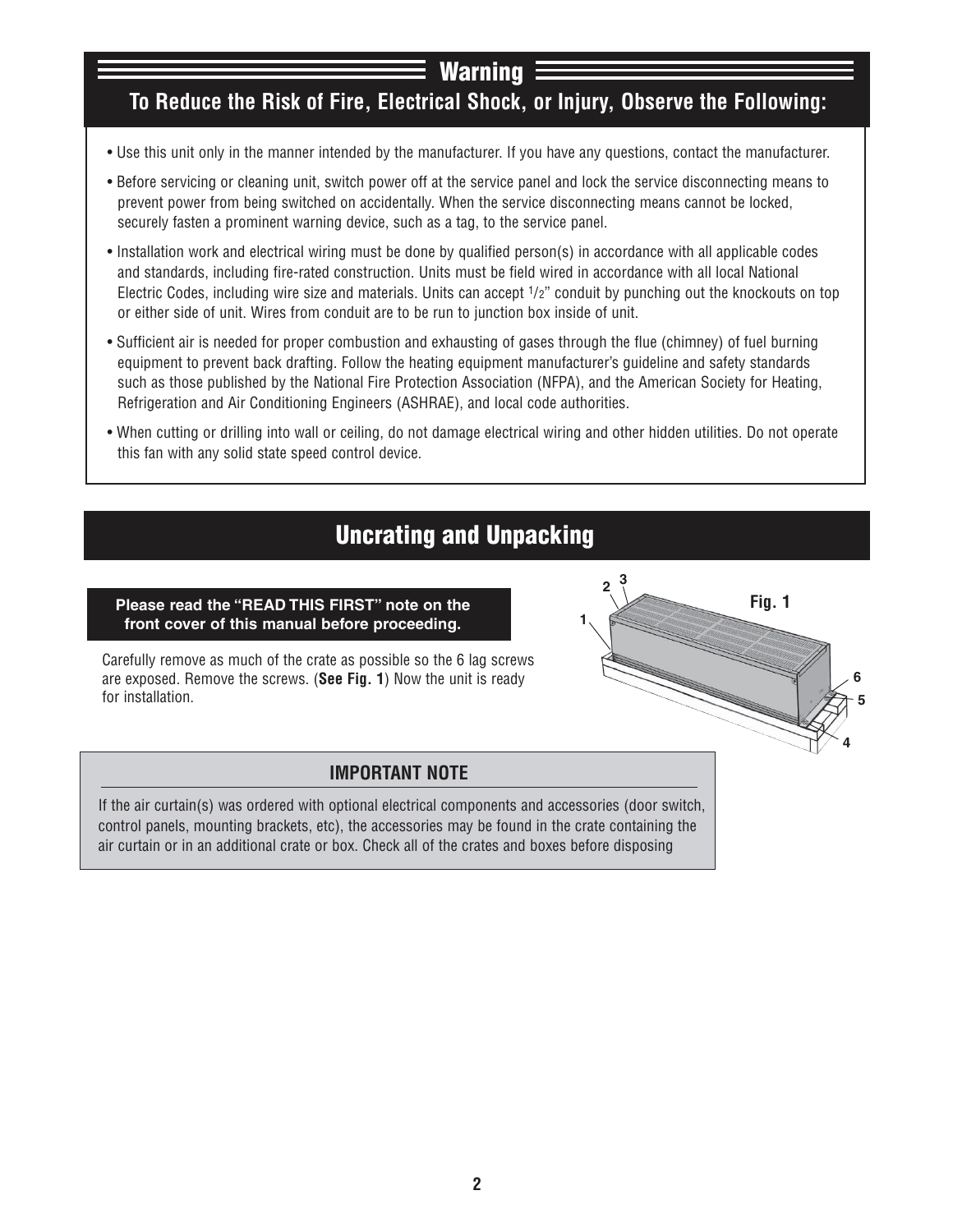## **Mounting Methods**

How your Air Curtain is mounted depends on your doorway opening and what equipment or obstructions are in the way. Below are the standard methods of mounting. All mounting methods will require additional hardware. to complete the mounting operation. Lag screws, hex bolts, washers, nuts and threaded rods can be supplied by others, but wall brackets, extension bars and extension plates will have to be ordered from TMI, LLC. Check with a sales representative at 1-800-888-9750

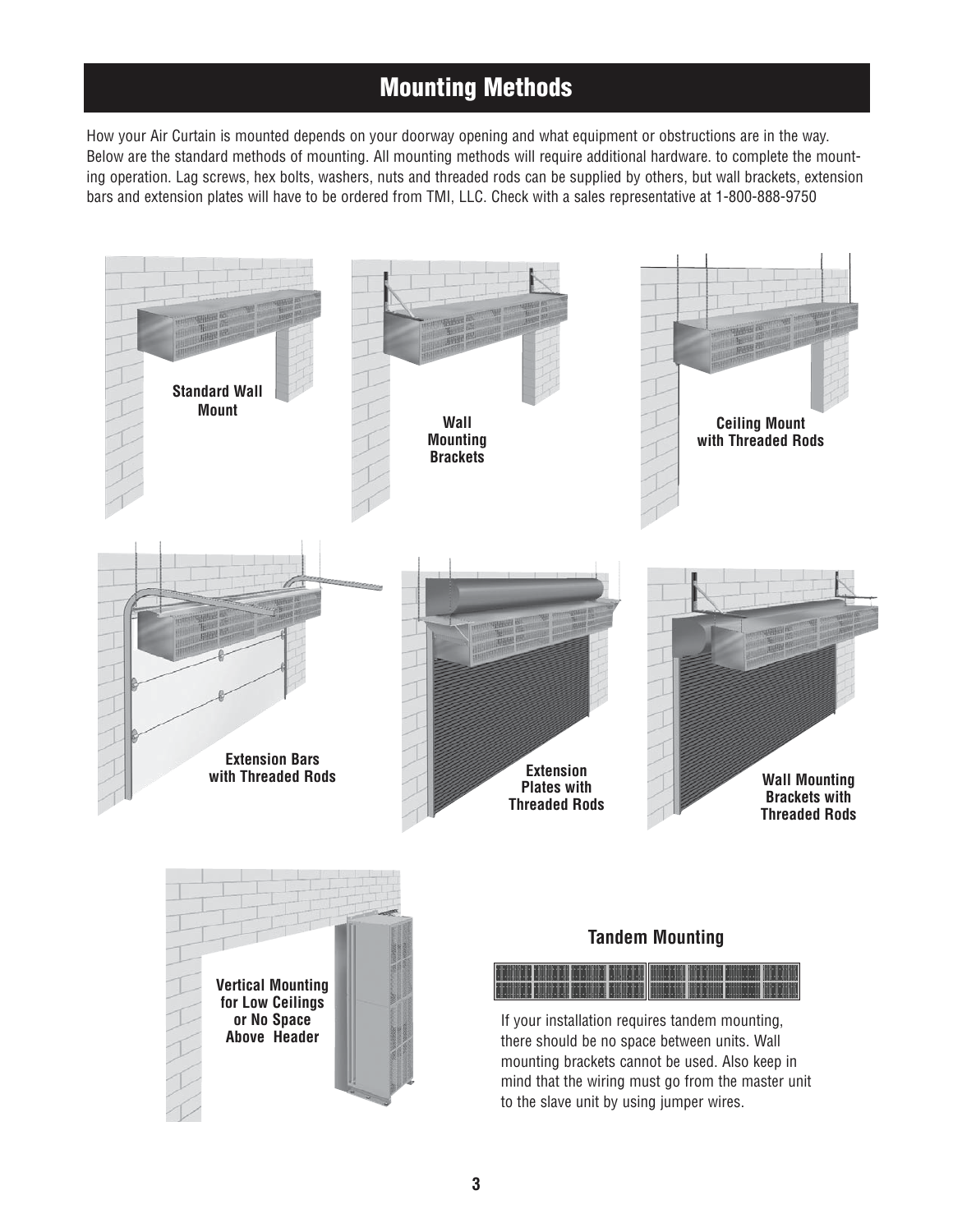### **Mounting Notes**



#### **IMPORTANT**

A minimum of 4'' (8'' preferred) is recommended above the top of the air curtain for the installation and removal of the screen or to gain access to junction boxes.

For optimal performance, the bottom of the unit (discharge nozzle) should be no more than 1'' above the top of the door opening with the unit mounted flush to the wall. (**See Fig. 2**)

If the unit must be mounted higher, it must be spaced out from the wall 1/2'' for every inch the unit is above the door opening. Also a seal must **Fig. 2 be placed between the entire length of the unit Fig. 3** and the wall. (**See Fig. 3**)



- 1. Units may be attached to the wall directly, suspended from overhead, or supported by brackets. The style of door will determine the best mounting method and as a general rule, use the mounting configuration that positions the air curtain as close to the top of the doorway as possible without interfering with door operation. (**See "Mounting Methods", pg. 3**)
- 2. To ensure peak performance, keep the air stream free of obstructions. Make sure that nothing interferes with the curtain of air. If the air curtain cannot be installed flush with the wall, be sure to seal the gap between the wall and the back of the air curtain along the entire length of the unit to prevent airflow through this void. (**See Fig. 5**). The discharge vanes are directed from 0° to 20° toward the door opening. If the air stream strikes any obstruction (the top edge of the doorway, a door opening device, etc.), the effectiveness of the unit will be greatly reduced.
- 4. The air curtain will not perform properly if negative air pressure exists in the building. Under these conditions, a means for makeup air to the building must be provided so that the air pressure on both sides of the opening is in balance.
- 5. Before mounting the air curtain, check the supporting structure to verify that it has sufficient load-carrying capacity to support the weight of the unit(s). The mounting hardware (may be supplied by others) should be capable of supporting a minimum of three (3) times the weight of the unit.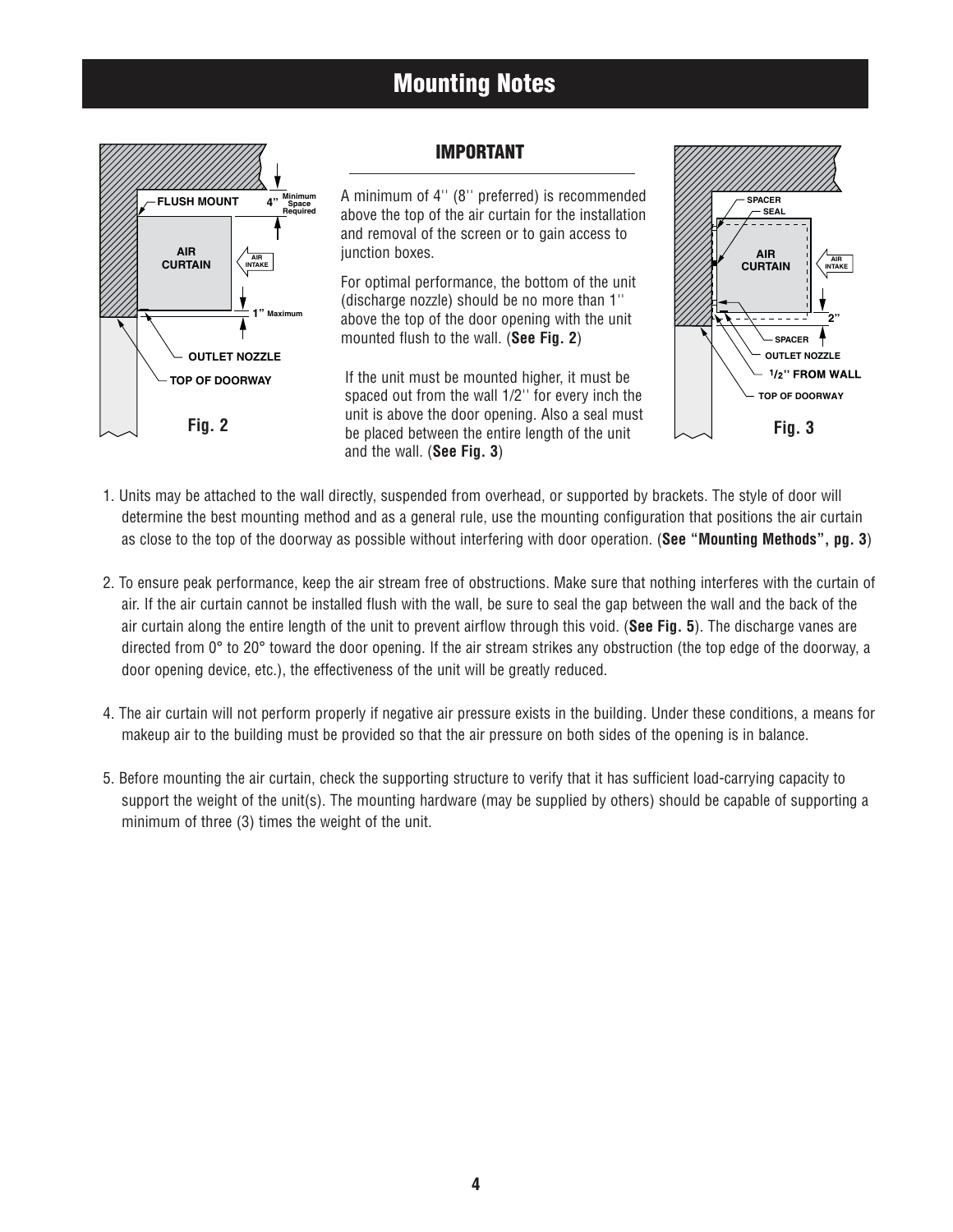## **Standard Wall Mounting**



- 1. Place the Air Curtain into position, 1'' above the doorway opening and centered. Mark the six(6) mounting holes. (**See Fig. 4**) Remove the unit. If using lag screws and anchors, pre-drill the mounting holes and place the anchors.
- 2. Again place the Air Curtain into position and tighten all six(6) of the mounting screws. (**See Fig. 5**)
- **NOTE:** Mounting bolts and lag screws with anchors must be of sufficient size and strength to be capable of supporting a minimum of three (3) times the weight of the unit.



**The unit is now ready to be wired. See page 15. It must be field wired in accordance with all applicable local, state, provincial, and national laws, including wire size and materials.**

#### **Wall Mounting Brackets Method**







**Wall Mounting Brackets are optional equipment and can be acquired from TMI, LLC or a third party. If using third party equipment, be sure it is compatible with mounting holes for safety purposes.** 

This mounting method would be used when the unit is being attached to a solid wall such as cement block or poured concrete. The mounting brackets make mounting extremely fast and easy.

- 1. Cut 2 pieces of threaded rod at least 241/2" long. Place a washer and a nut on the end of each rod and place the rods through the bottom of the two (2) front mounting holes. (**See Fig. 6**) Next, place each wall bracket onto the threaded rod making sure the vertical brace is at the back of the unit. Using a straightedge, align the back of each bracket with the back of the air curtain so they are flush. Place a 13/4" bolt with washer through the bracket into each back mounting hole and secure the unit with a washer and nut. Place a washer and nut on the threaded rod and tighten all four(4) nuts to secure the unit to the brackets. **Note:** If The intake grill is removed, four(4) 13/4" bolts with washers and nuts can be used to attache the unit to the brackets. (**See Fig. 7**) Replace the intake grill.
- 2. With the brackets attached, place the air curtain into position. The bottom of the air curtain should be 1'' from the top of the doorway opening and centered. Mark four (4) mounting holes. (**See Fig. 8**) Remove the unit. If using lag screws, pre-drill the mounting holes. If using mounting anchors, drill the holes and place the anchors.
- 3. Finally place the air curtain into position and screw the brackets to the wall.

**The unit is now ready to be wired. See page 15. It must be field wired in accordance with all applicable local, state, provincial, and national laws, including wire size and materials.**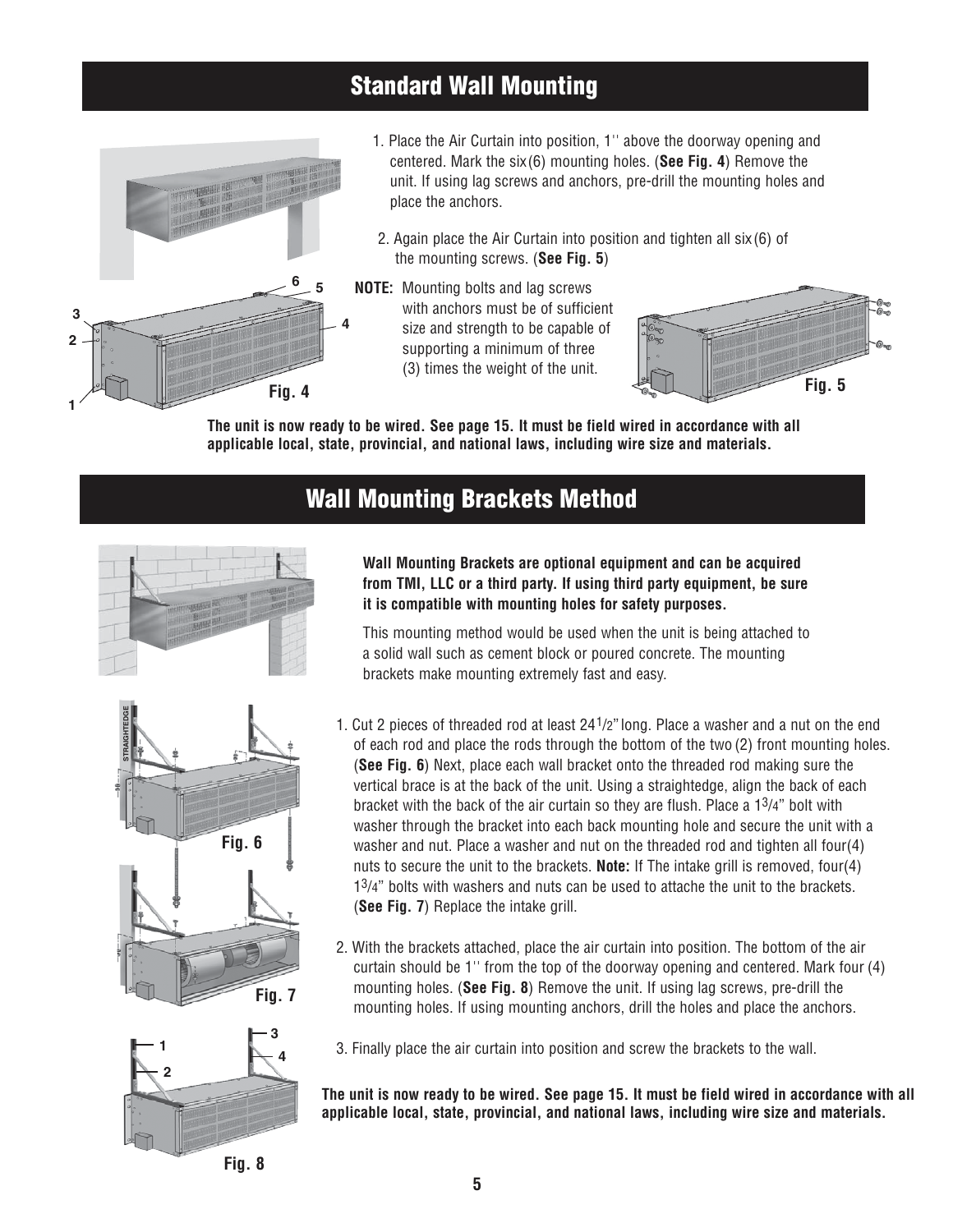#### **Extension Bracket Mounting**



**Extension brackets are optional equipment and can be acquired from TMI, LLC or a third party. If using third party equipment, be sure it is compatible with mounting holes for safety purposes.** 

This mounting method would be used when the doorway opening is serviced with a Turn-Back Track Door or a Roll-Up Door.



1. Remove the screws that hold the intake screen in place. Remove the grill and applicable filter(s). (**See Fig. 8**)



- 2. One side at a time, place an Extension Bracket on the top side of the unit and align the top mounting holes with the mounting holes on the the unit. Temporarily place a bolt into each mounting hole to steady the bracket while you mark the two (2) bottom holes. Repeat this procedure on the other side of the unit. (**See Fig. 9**)
- 3. Drill all four (4) holes using a 3/8" drill bit. (**See Fig. 10**)
- 4. Using bolts and washers on the top and bolts, washers, and nuts on the side panels, secure both brackets to the unit. (**See Fig. 11**)
- 5. With the unit temporarily in place, measure and cut threaded rods to size. Using a beam bracket or ceiling support, attach  $4 - \frac{3}{8}$ " threaded rods to the ceiling.
	- 6. Place a nut at least  $1<sup>1</sup>/4$ " up from the bottom of each rod. Place a washer on each rod before slipping it through the extension bracket. Then secure the unit by placing a lock washer and nut onto the threaded rod. (**See Fig. 12**) If using Wall brackets refer to "Wall Brackets Mounting Method," page 5.
		- 7. Replace the intake grill.

**The unit is now ready to be wired. See page 15. It must be field wired in accordance with all applicable local, state, provincial, and national laws, including wire size and materials.**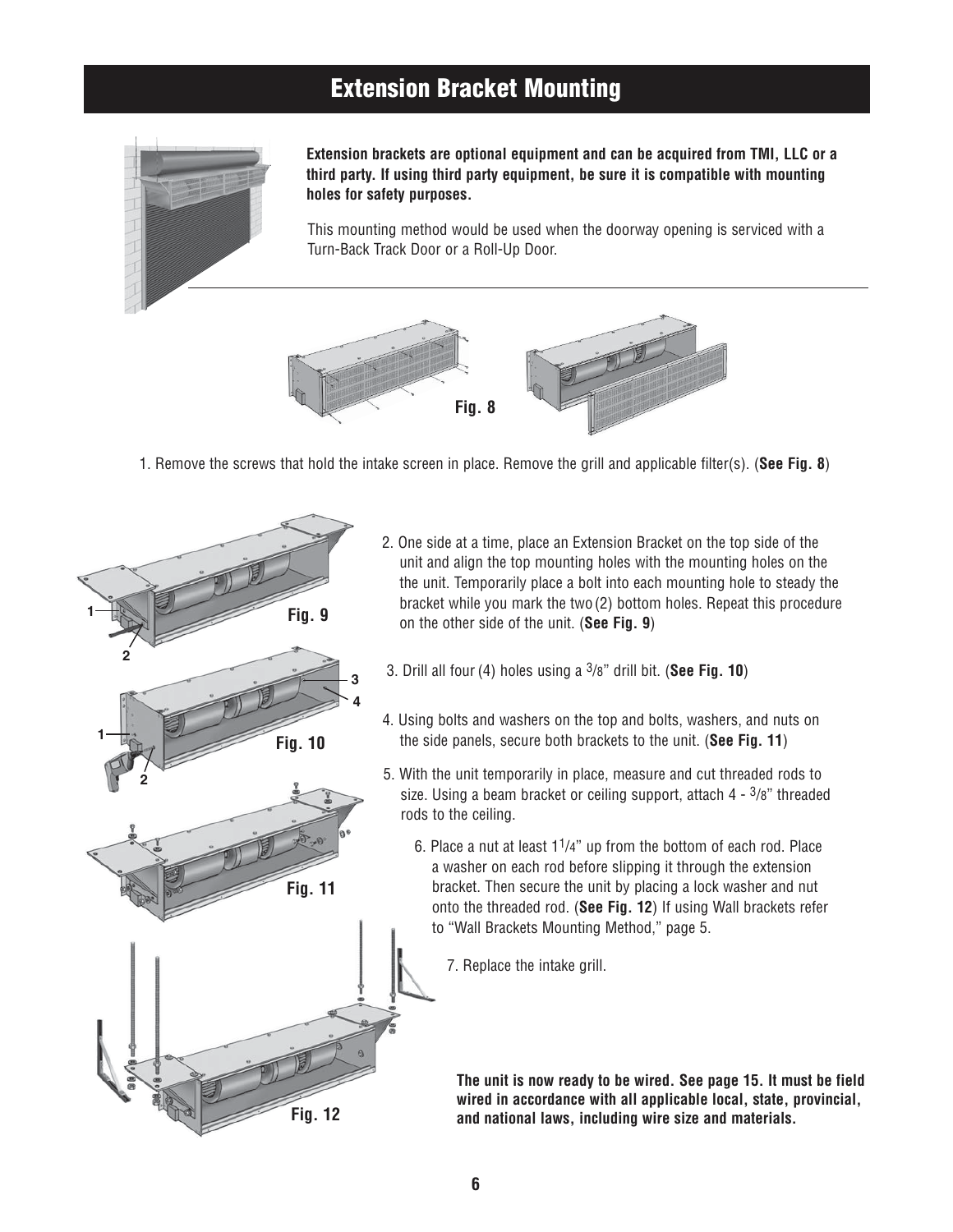## **Ceiling Suspension Mounting**





**Threaded rods are optional equipment and can be acquired from TMI, LLC or a third party. If using third party equipment, be sure it is compatible with mounting holes for safety purposes.** 

This mounting method would be used when the Air Curtain cannot be attached directly to the wall. If the unit is slightly away from the wall, there must be a seal between the unit and the wall. See Fig. 3, page 4.

- 1. Place the unit temporarily in position to take measurements for cutting the threaded rods (supplied by others). **Note:** The front rods should be 21" longer than the back rods since they run throught the entire height of the unit .
	- 2. Screw the rods into the ceiling support brackets (supplied by others). (**See Fig. 15**)
	- 3. Place a whiz lock nut on each threaded rod at the appropriate distance to accommodate the height of the unit.
	- 4. Lift the unit into position over the threaded rods. The bottom of the air curtain should be 1'' from the top of the doorway opening and centered.
- 5. Place a washer and nut on the bottom of each rod. Tighten all the hex nuts to secure the unit. (**See Fig. 16**)



**Fig. 20**

**The unit is now ready to be wired. See page 15. It must be field wired in accordance with all applicable local, state, provincial, and national laws, including wire size and materials.**

## **Mounting Bar Method**



**Mounting Bars are optional equipment and can be acquired from TMI, LLC or a third party. If using third party equipment, be sure it is compatible with air curtain unit for safety purposes.** 

This mounting method should be used when obstructions interfere with normal wall mounting methods (i.e. overhead door and roll-up door guide rails).



**Fig. 17**





- 1. Center the uni-strut mounting bars on the unit with the open side down Place the bar over the unit's top threaded mounting holes. (**See Fig. 17)** Using (4) four 3/8" bolts/nuts with washers on top and bottom, attached each bar to the top of the air curtain. (**See Fig. 18) IMPORTANT:** If the air curtain has more than one module, the unit should be bolted at each module connection. (**See Fig. 19)**
	- 2. If using wall mounting brackets attach them to the bars. Refer to "Wall Bracket Mounting Method, pg 4.
	- 3. Temporarily position the unit to either mark the bracket holes, or measure for threaded rod lengths. (**See Fig. 20)**
	- 4. For wall bracket. if using lag screws, pre-drill the mounting holes. If using mounting anchors, drill the holes and place the anchors.
	- 5. If using threaded rods, cut rods to size, attach them to the ceiling support brackets (supplied by others).
		- 6. Finally lift the air curtain into position and secure the unit.
	- **The unit is now ready to be wired. See page 15. It must be field wired in accordance with all applicable local, state, provincial, and national laws, including wire size and materials.**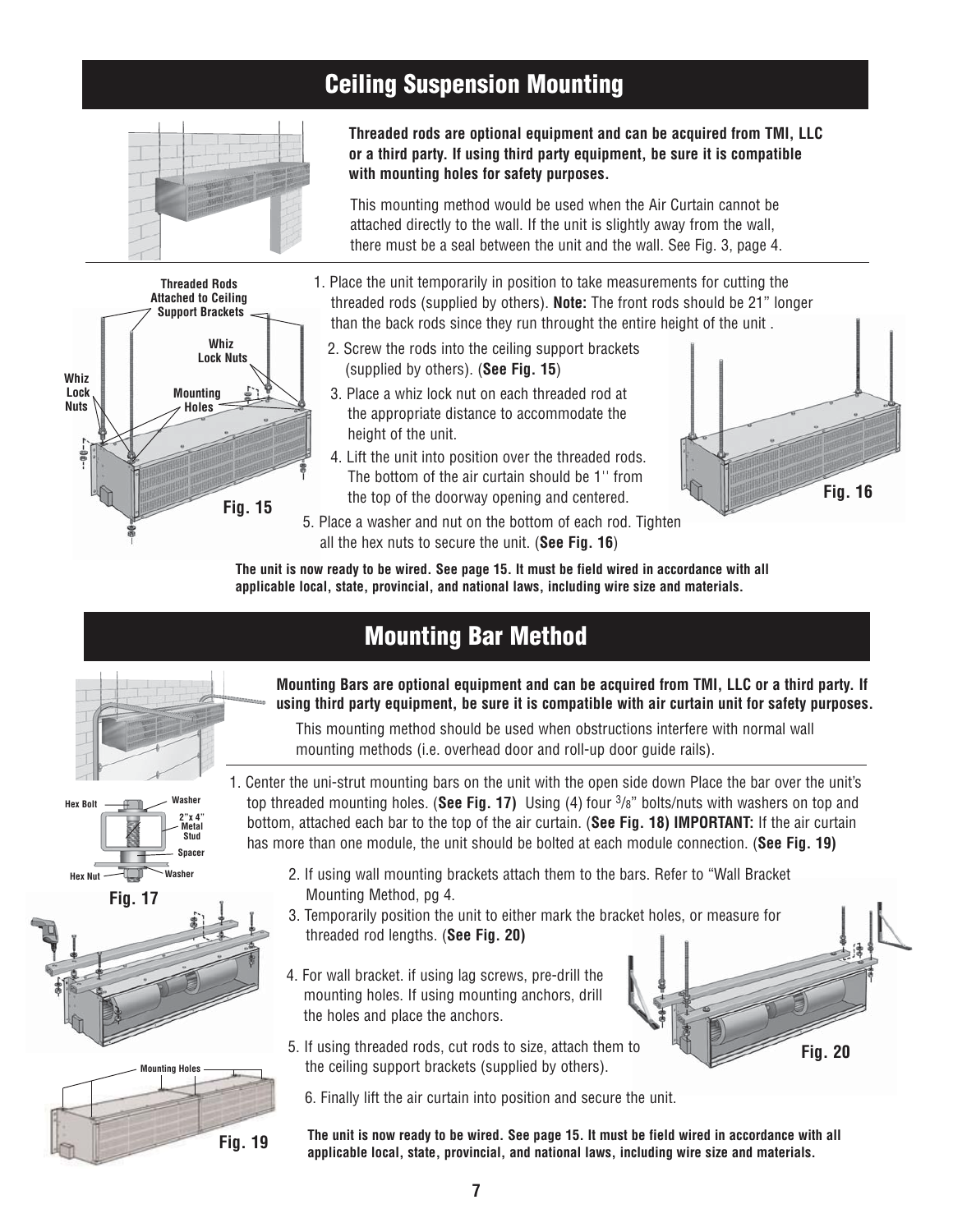### **Wall Brackets and Threaded Rod Mounting**



**Wall Brackets with Threaded Rods and Side Baffles are optional equipment and can be acquired from TMI, LLC or a third party. If using third party equipment, be sure it is compatible with air curtain unit for safety purposes.** 

#### **NOTE:** *The Wall Bracket must have an extended bottom brace.*

This mounting method would be used when a roll-up door is in place and the air curtain cannot be mounted under the roll-up door canister.









1. With the air curtain temporarily in place (1" above the top of the doorway opening and centered), temporarily place the wall brackets so they align with the top mounting holes **A, B, C & D** on the unit. Mark the mounting holes **1, 2, 3 & 4** on the wall.(**See Fig. 21)** Then measure the distance from the bottom of the brackets to the top of the unit. This measurement will be used to cut the threaded rods.

#### **NOTE: When cutting the threaded rods add 3 3/4" to the original measurement ( <sup>3</sup> Fig. 21 /4"- air curtain side plus 3"- bracket side)**

- 2. If using lag screws, pre-drill the mounting holes. If using lag screws with anchors, drill the holes and place the anchors. Attach the wall brackets to the wall. (**See Fig. 22)**
- 3. Place a hex nut  $\frac{3}{4}$ " from one end of each threaded rod. Place a washer onto each rod and screw the (4) four threaded rods into the four mounting holes. They should not extend more than 3/4" into the unit. (**See Fig. 23)**
- 5. Finally, move the air curtain into position by placing the threaded rods into the wall brackets. Using washers and hex nuts secure the unit to the brackets.(**See Fig. 24)**. Then tighten all (4) four nuts at the bottom of the rod to lock the unit into place.
- 6. Because the take-up canister on a roll-up door interferes with the proper positioning of the air curtain, side baffles must be used. (**See Fig. 25)** We recommend clear PVC material which can be acquired from TMI, LLC. Side baffles create an enclosure that allows the air curtain to function at maximum performance.

Since there are many different types of roll-up doors, we cannot give you specific details for fabrication and installation of baffles and barriers. If you need help, please contact our engineering staff at TMI, LLC.

**The unit is now ready to be wired. See page 15. It must be field wired in accordance with all applicable local, state, provincial, and national laws, including wire size and materials.**

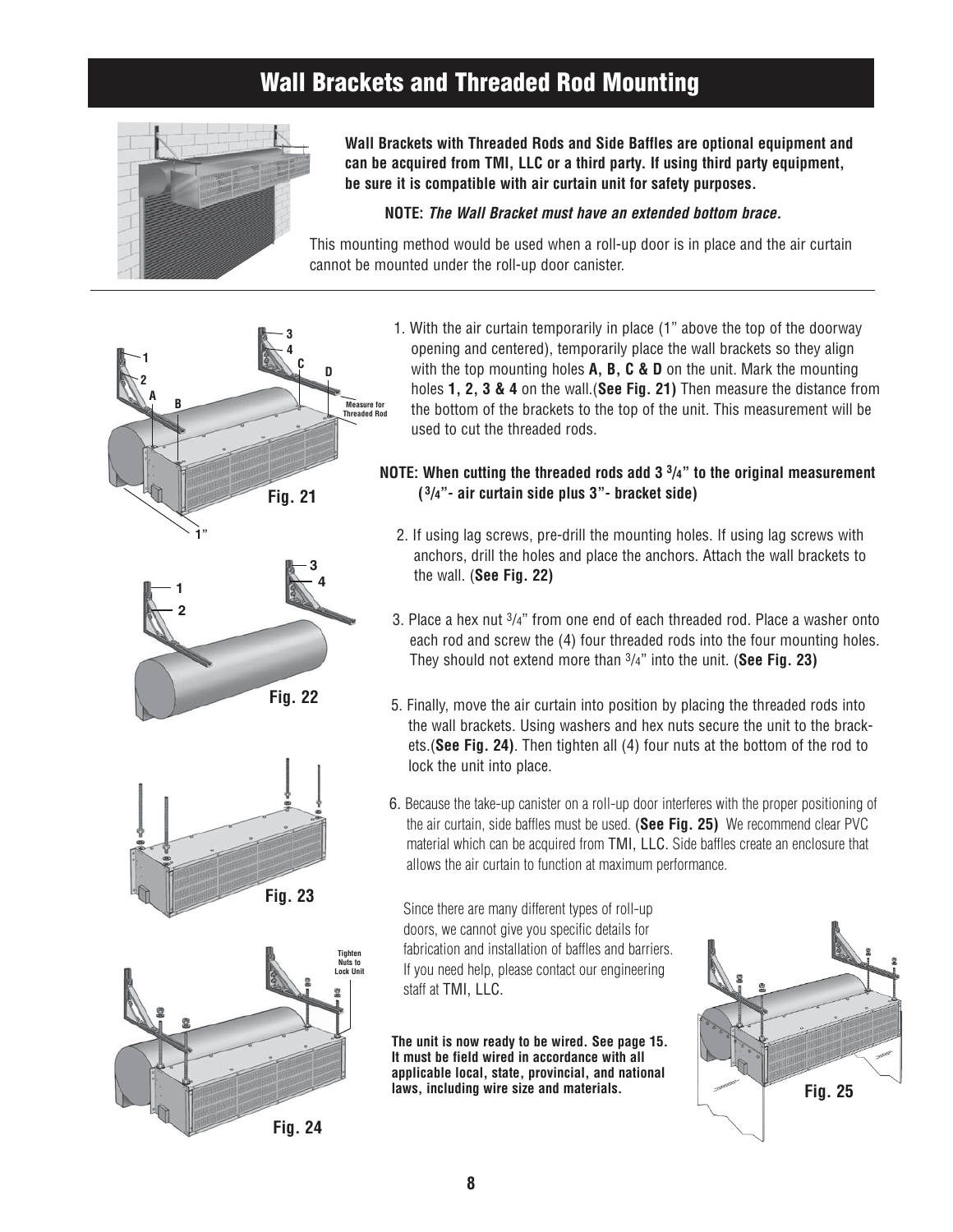## **Vertical Mounting**



Vertical mounting works well when there are obstructions above the doorway opening and typical wall mounting will not work.

**Floor Mounting Brackets and Wall Brackets are optional equipment.**

**If your Air Curtain is to be mounted vertically, that information would have been given to TMI, LLC when the order was placed since the Floor Mounting Brackets are attached at the factory.**

**The Wall Brackets should be installed in the field.**

**IMPORTANT:** *There is left and right side mounting. The outlet nozzle MUST be at the edge of the doorway opening.* **(See Fig. 26)** 







2. Secure the air curtain at the top. We recommend using a wall bracket. (**See Fig. 27**) If using bolts & washers, remove the intake grill. Temporarily attach the bracket to the unit and with the back brace flush to the wall, mark mounting holes **1 & 2.** Remove the bracket. If using lag screws, pre-drill the holes. If using lag screws with anchors, drill the holes and place the anchors. Replace the bracket and tighten mounting bolts.



3. If using a bolt & washer, and threaded rod to attach the wall bracket, temporarily attach the bracket to the unit and with the back brace flush to the wall, mark mounting holes **1 & 2.** (**See Fig. 28**) Remove the bracket. If using lag screws, pre-drill the holes. If using lag screws with anchors, drill the holes and place the anchors. Replace the bracket and tighten mounting bolts.

4. Attach the bracket to the wall using two (2) lag screws with washers. (**See Fig. 29**)

**The unit is now ready to be wired. See page 15. It must be field wired in accordance with all applicable local, state, provincial, and national laws, including wire size and materials.**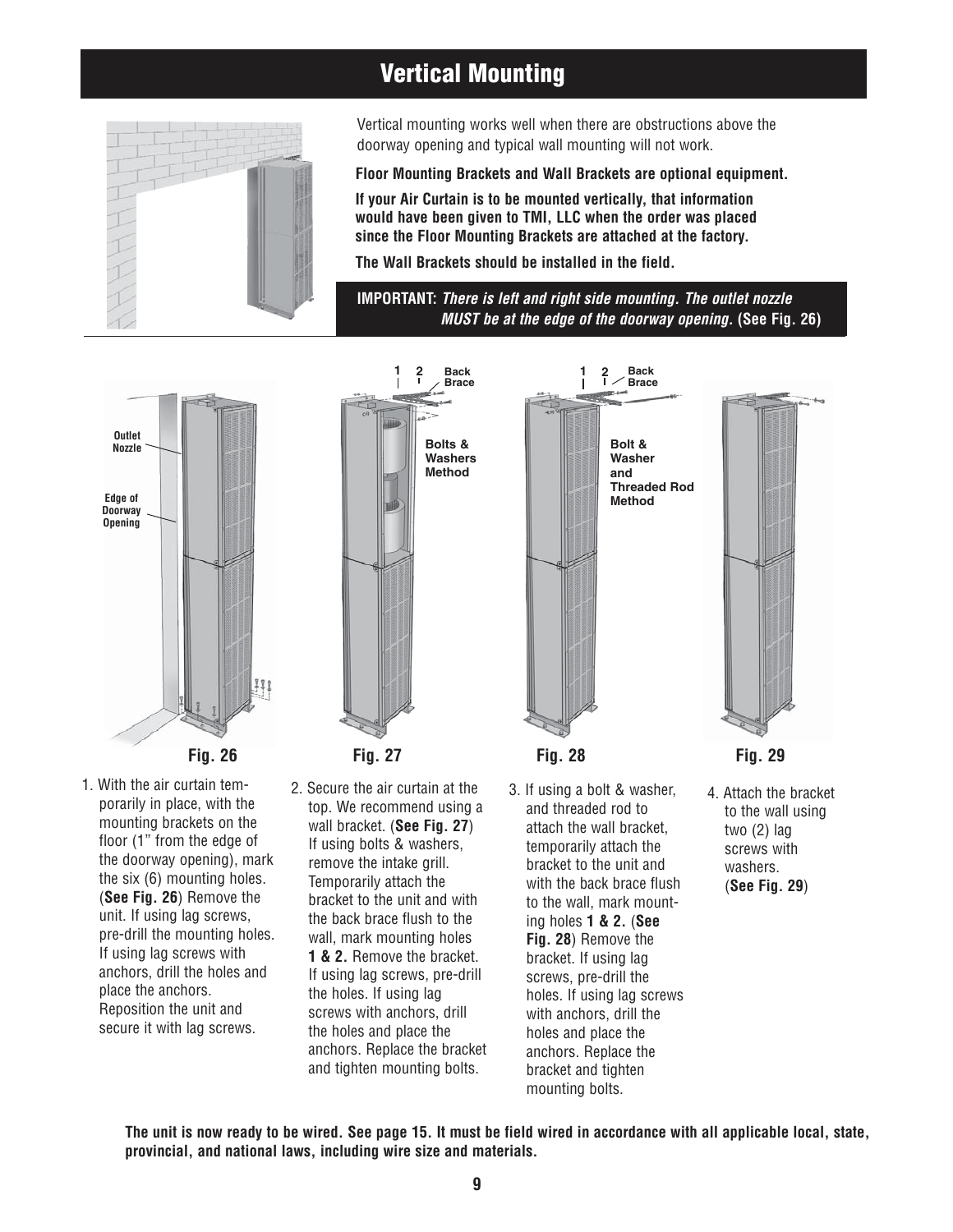### **Connecting Water/Steam Heat Coil**

Our Hot Water/Steam Heaters use standard NPT threaded pipe nipples for both inlet and outlet connections. Please consult a certified plumber for proper installation and always abide by local, state, provincial, and national building codes.



#### **Wiring**

#### **CAUTION: Before doing any wiring, read the WARNING at the top of page 2.**

**IMPORTANT:** All electrical wiring should be done in accordance to local codes, regulations, and standards, including fire-rated construction and should be done by a qualified person(s), preferably a certified licensed electrician.

A wiring diagram is inside the control panel that is shipped with the air curtain The proper size cable must be used to connect the unit to the power source. The voltage and amp ratings are clearly marked on the diagram as well as other installation information. Also the junction box is generally attached to the unit's left side panel.

Due to the various mounting and wiring combinations, please consult a certified electrician or call TMI, LLC at 1-800-888-9750 if you have any questions.

**Wiring Diagram**





**Junction Box**

### **Adjusting the Air Flow**



Once your air curtain has been installed, properly wired and the fan rotation has been checked, it will be necessary to adjust the air flow. With the door all the way open and the unit turned on, find the air stream split by holding a square piece of light weight cloth by its corners in the stream of air and move it back and forth (inside and outside), approximately 6" from the floor. The cloth will show the flow pattern and will allow you to make the proper adjustments to the outlet nozzle for maximum efficiency. If your unit is properly adjusted, the split should be just outside the threshold with the top of the air current being about 2' from the floor. If your unit is on an outside door, it might be difficult to fine tune the air flow because of the outside wind conditions. (**See Fig. 31)**



To make an adjustment to the air flow angle, you will need to reposition the outlet nozzle vanes. First loosen the hex nut on both sides of the unit. With units that have 2 or 3 motors, the nut(s) that is between chambers will also have to be loosened. With your hands, slightly rotate the vanes to the proper angle.The angle of the air flow should never exceed 20°. Once the proper angle has been achived, tighten the hex nut on both sides. (**See Fig. 32)**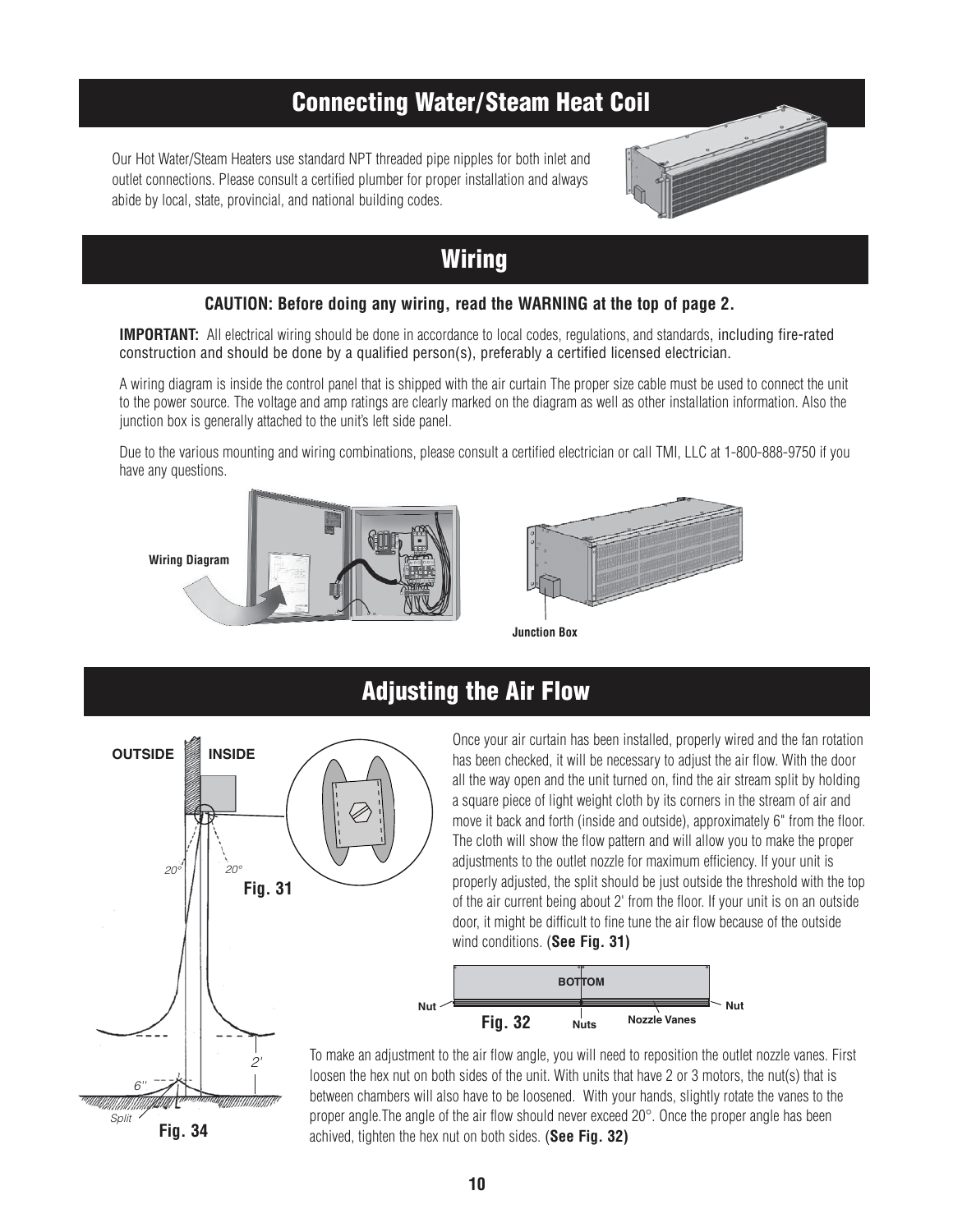## **Cleaning and Maintenance**

#### **CAUTION: ELECTRIC SHOCK HAZARD: Disconnect power when servicing unit. More than one disconnect may be required to de-energize unit.**

Keep your air curtain operating at peak efficiency by cleaning the blower wheels, motor(s) and intake grill. Build up of dust on the blower wheels can cause vibration, noise and excessive wear on the motor bearings. The frequency of cleaning will depend on the environment where the unit is operating.

Dirty, dusty or greasy environments could require a cleaning schedule of once every two (2) months. If the environment is not that dirty, the unit(s) should be scheduled for cleaning at least once every six (6) months.



- 1. Disconnect the power to the unit and remove the intake grill by removing the screws on the top and bottom of the screen.
	- 2. Vacuum and scrape (if necessary) to remove the build up of dirt and debris. The motor(s) are permanently lubricated and require no additional lubrication. Reinstall the intake grill.
	- 3. Switch the power on after cleaning. CAUTION: STAND CLEAR OF THE UNIT OR WEAR SAFETY GOGGLES AS LOOSE DEBRIS MAY BE PRESENT AND MAY EXIT THE NOZZLE.

#### **Replacement Parts**



• Replace XXX with the unit size: 48, 60 or 72 Other lengths are built using these basic module sizes

| Item                    | #Description               | Part #         |
|-------------------------|----------------------------|----------------|
| 1                       | 48" Top/Bottom Panel       | XHD-TBP-48     |
| 1                       | 60" Top/Bottom Panel       | XHD-TBP-60     |
| 1                       | 72" Top/Bottom Panel       | XHD-TBP-72     |
| $\overline{2}$          | Left Side Panel            | <b>XHD-LSP</b> |
| 3                       | <b>Right Side Panel</b>    | XHD-RSP        |
| $\overline{\mathbf{4}}$ | Interior Side Panel        | XHD-ISP        |
| 5                       | 48" Strut                  | XHD-STR-48     |
| 5                       | 60" Strut                  | XHD-STR-60     |
| 5                       | 72" Strut                  | XHD-STR-72     |
| 6                       | 48" Compression Chamber    | XHD-CC-48      |
| 6                       | 60" Compression Chamber    | XHD-CC-60      |
| 6                       | 72" Compression Chamber    | XHD-CC-72      |
| 7                       | 48" Steering Vane Assembly | XHD-SVA-48     |
| 7                       | 60" Steering Vane Assembly | XHD-SVA-60     |
| $\overline{7}$          | 72" Steering Vane Assembly | XHD-SVA-72     |

| Part #<br>XHD-MBP-XX<br>XHD-RBH-XX |
|------------------------------------|
|                                    |
|                                    |
|                                    |
| XHD-LBH-XX                         |
| XHD-5HP-240                        |
| XHD-5HP-575                        |
| $XHD$ -IG-48                       |
| $XHD$ -IG-60                       |
| $XHD-G-72$                         |
| XHD-TBGS-48                        |
| XHD-TBGS-60                        |
| XHD-TBGS-72                        |
| XHD-CGS                            |
| XHD-SGS                            |
|                                    |